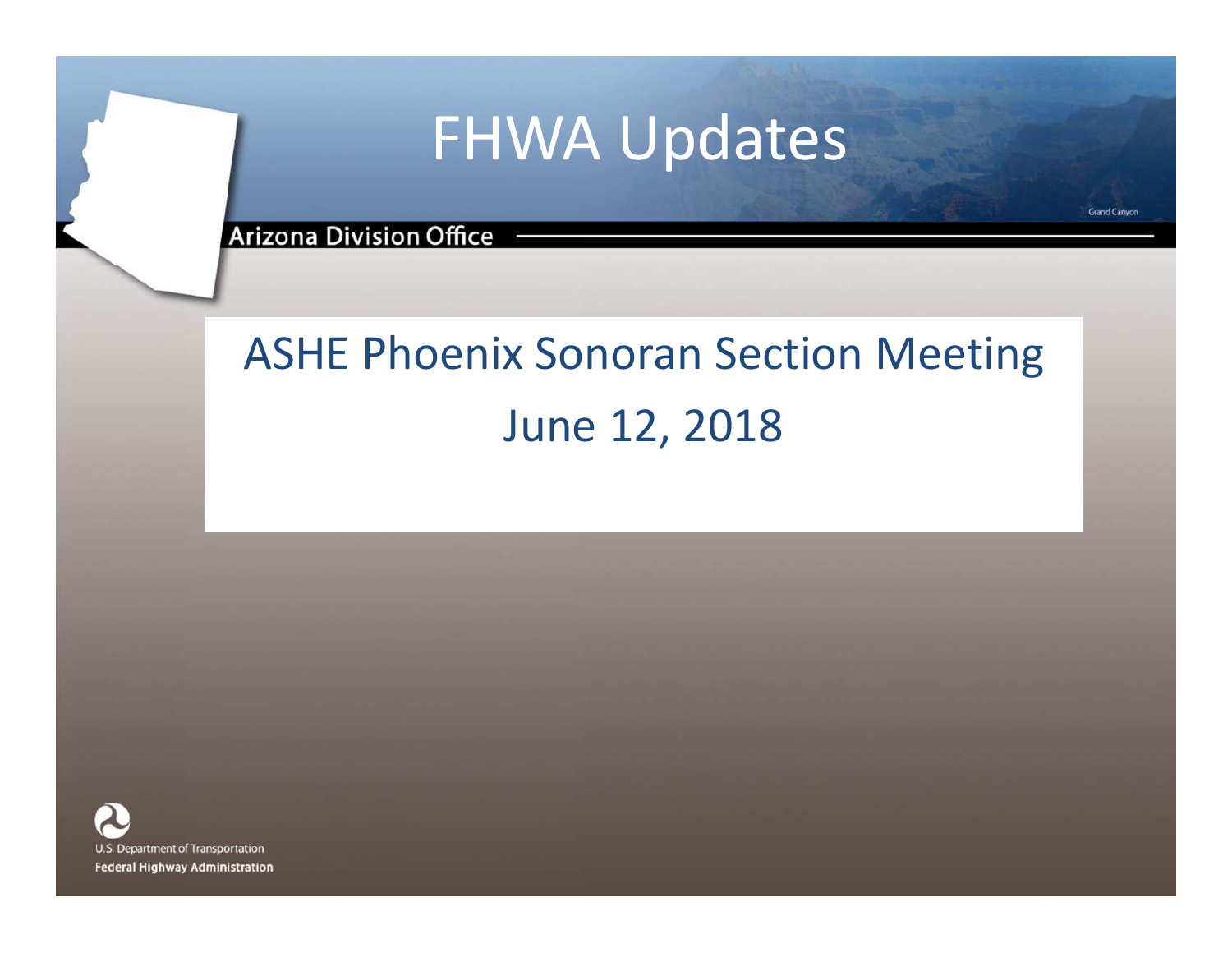### **Overview**

- Administration
	- National and Local Offices
- National News and Updates
- Local Highlights
	- Recent grant successes
	- TPM
	- NEPA Assignment

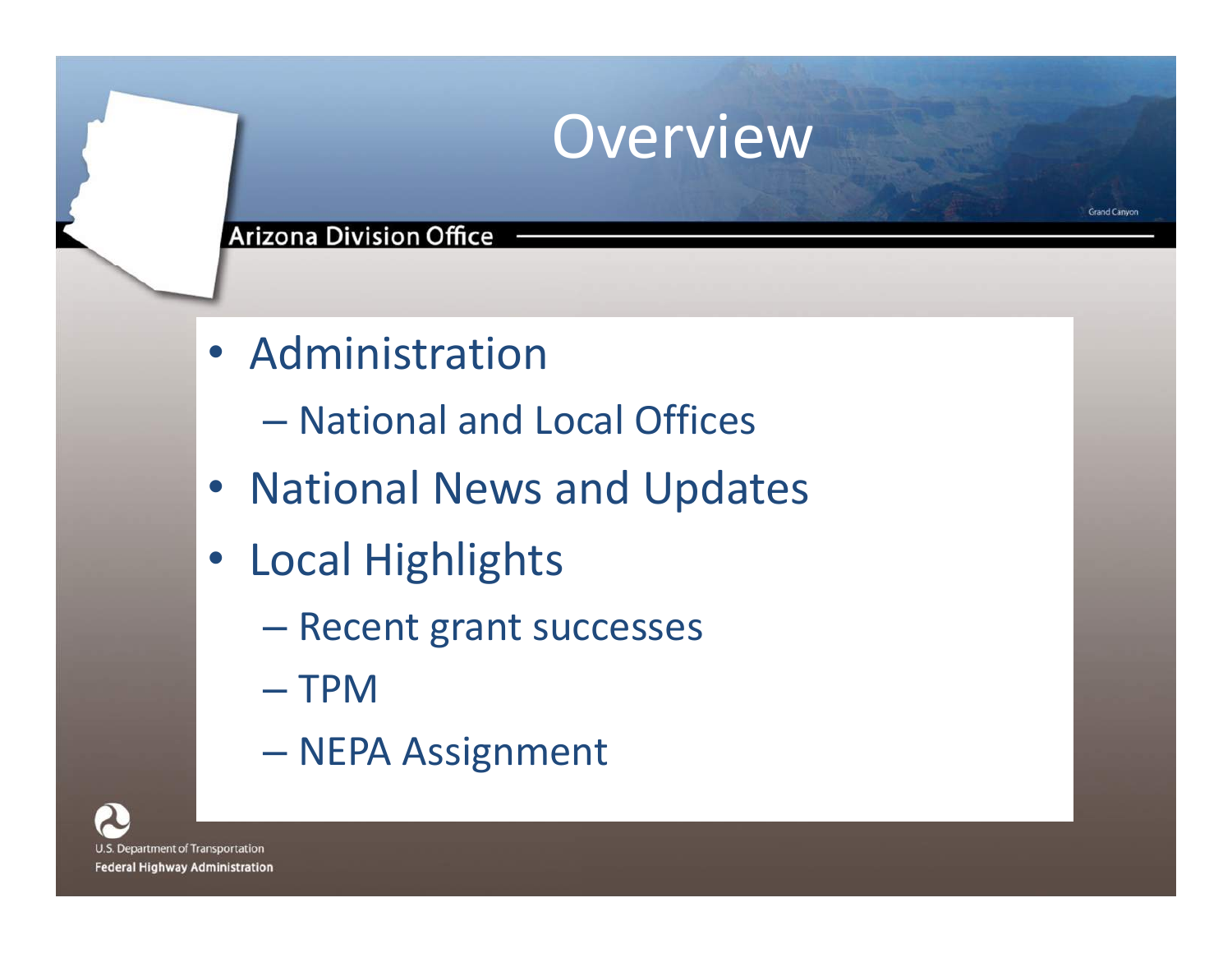# National Leadership

**Grand Canyon** 

- U.S. Secretary of Transportation
	- Elaine Chao
	- U.S. Secretary of Labor 2001 - 2009



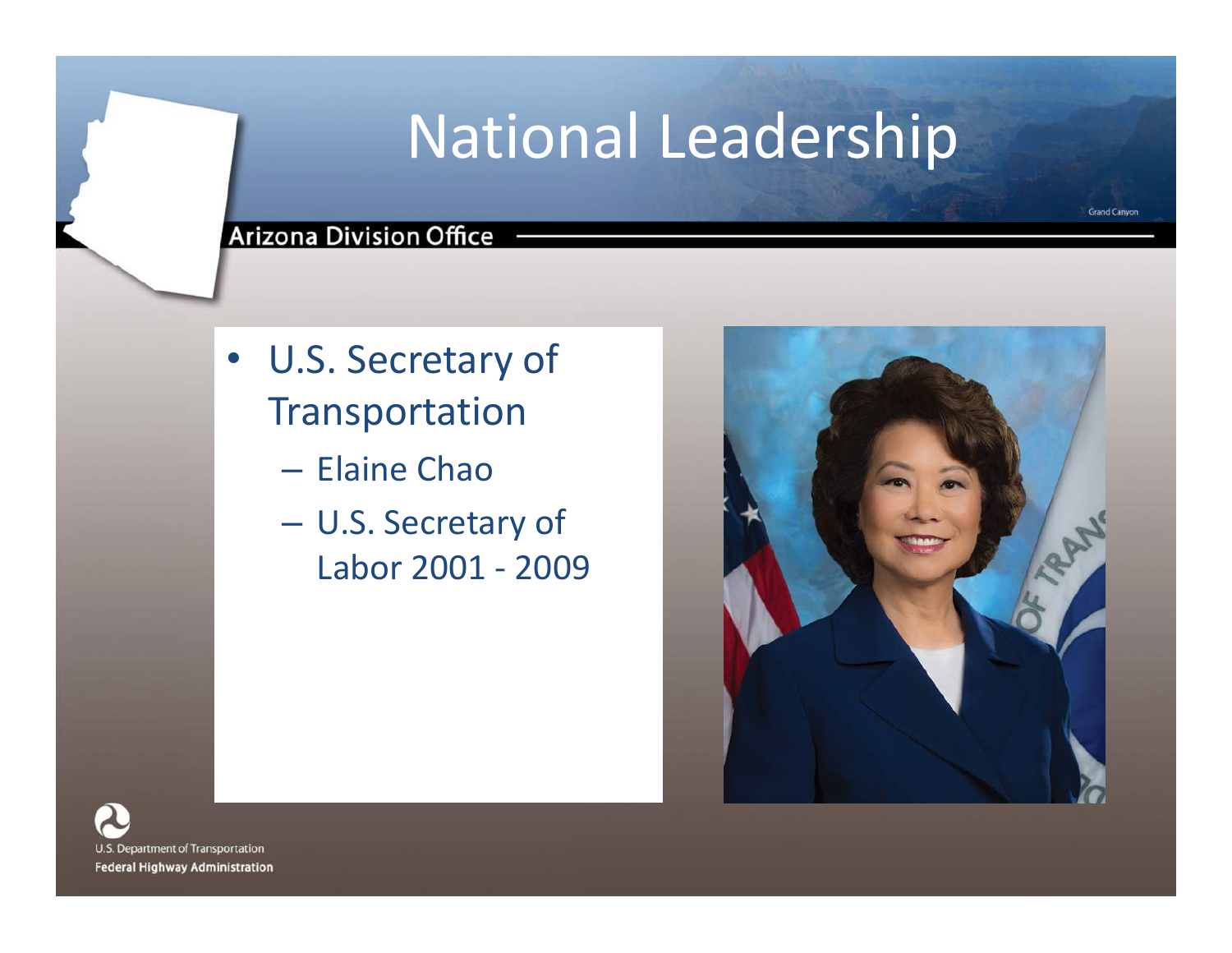# National Leadership

#### **Grand Canyon**

### **Arizona Division Office -**

- Acting FHWA Administrator
	- Brandye Hendrickson
		- Named Deputy Administrator July 24, 2017
		- Indiana DOT Commissioner

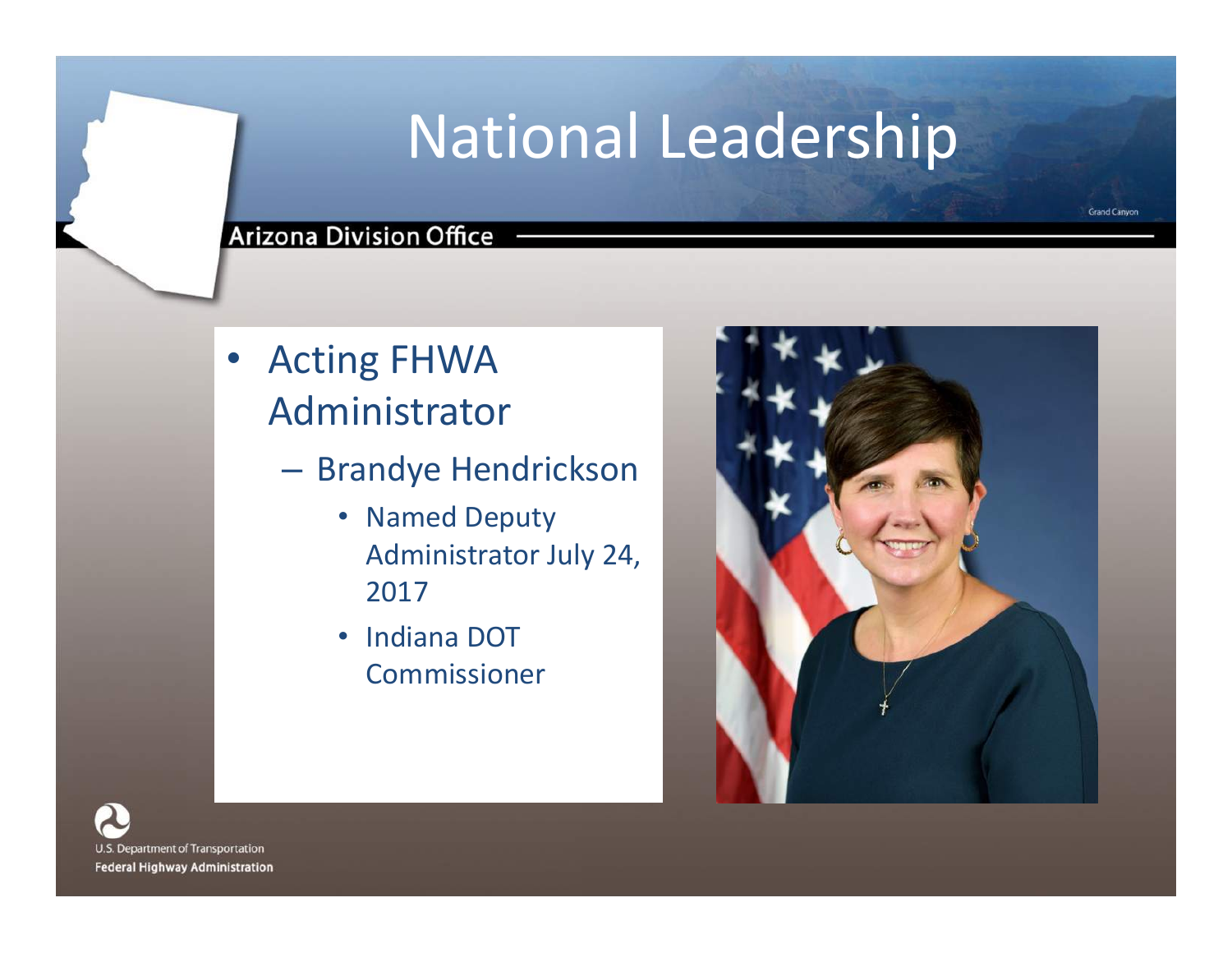# National Leadership

- Farewell Butch
	- Executive Director Walter C. "Butch" Waidelich Jr. retirement
- Acting Executive Director
	- Cheryl Walker

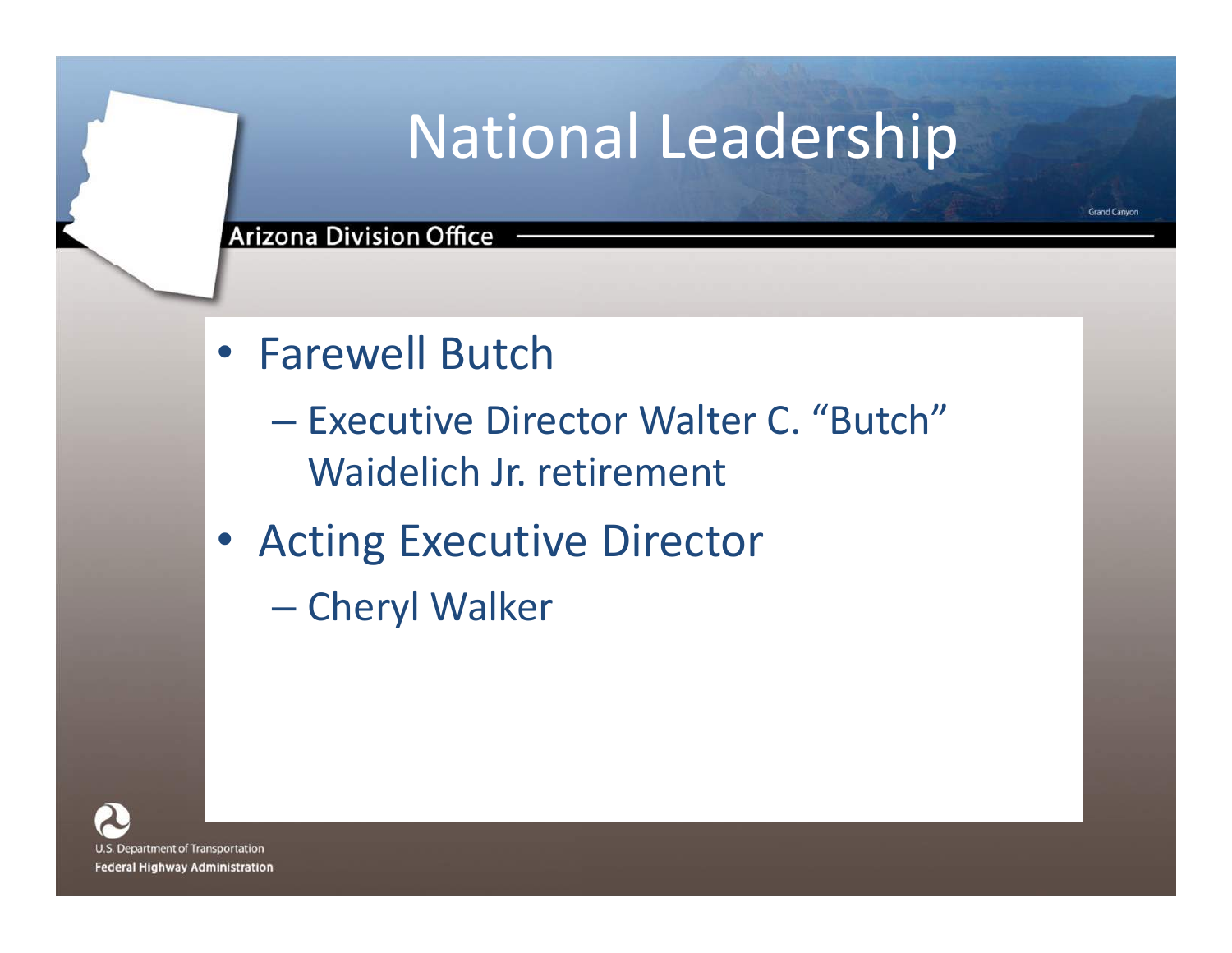# Division Office

**Grand Canyon** 

### Arizona Division Office -

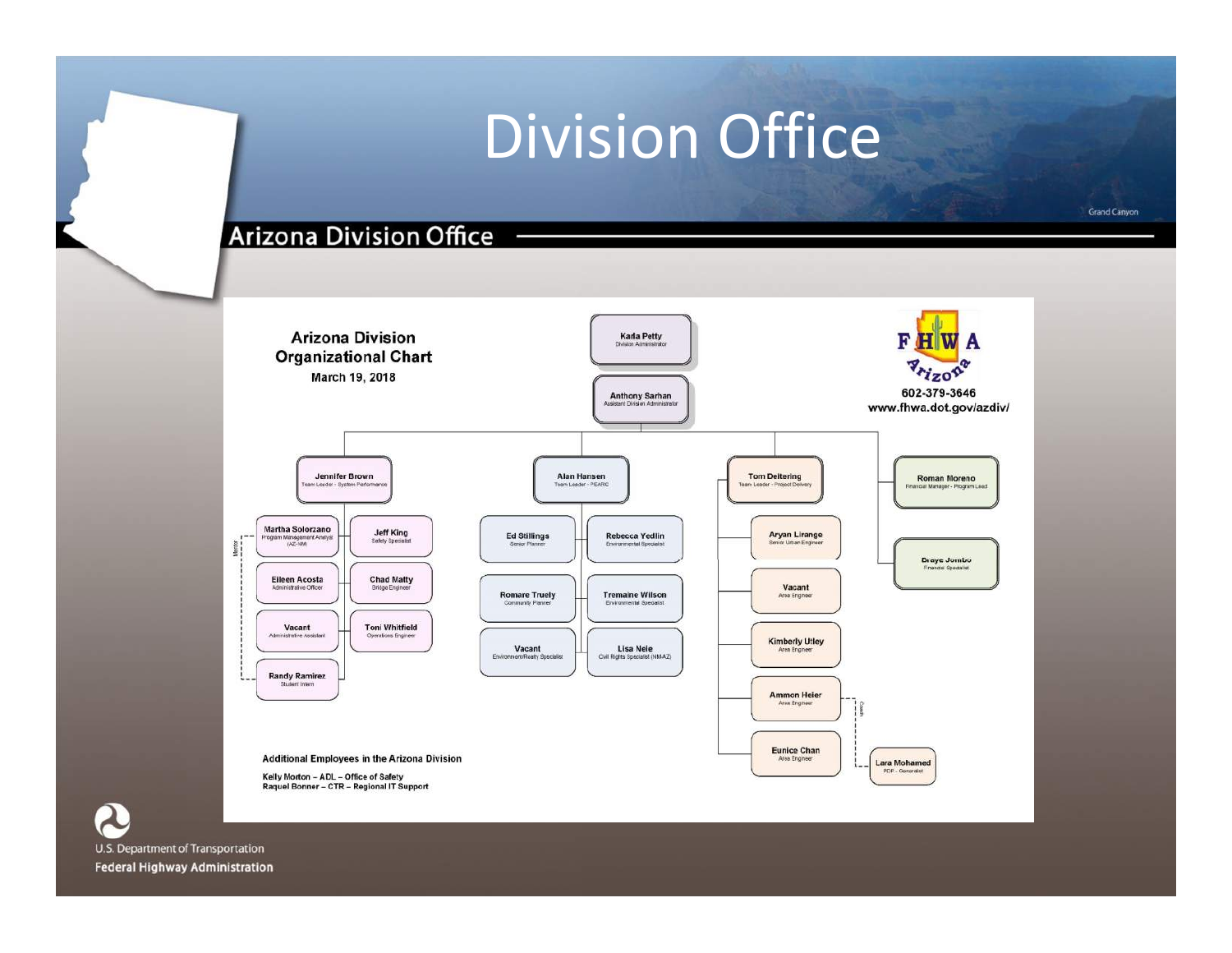### Division Office – Area Engineers

Arizona Division Office -

- Project Delivery Team
	- Aligned with ADOT **Districts**
	- Assigned CA Agencies
	- Major Projects



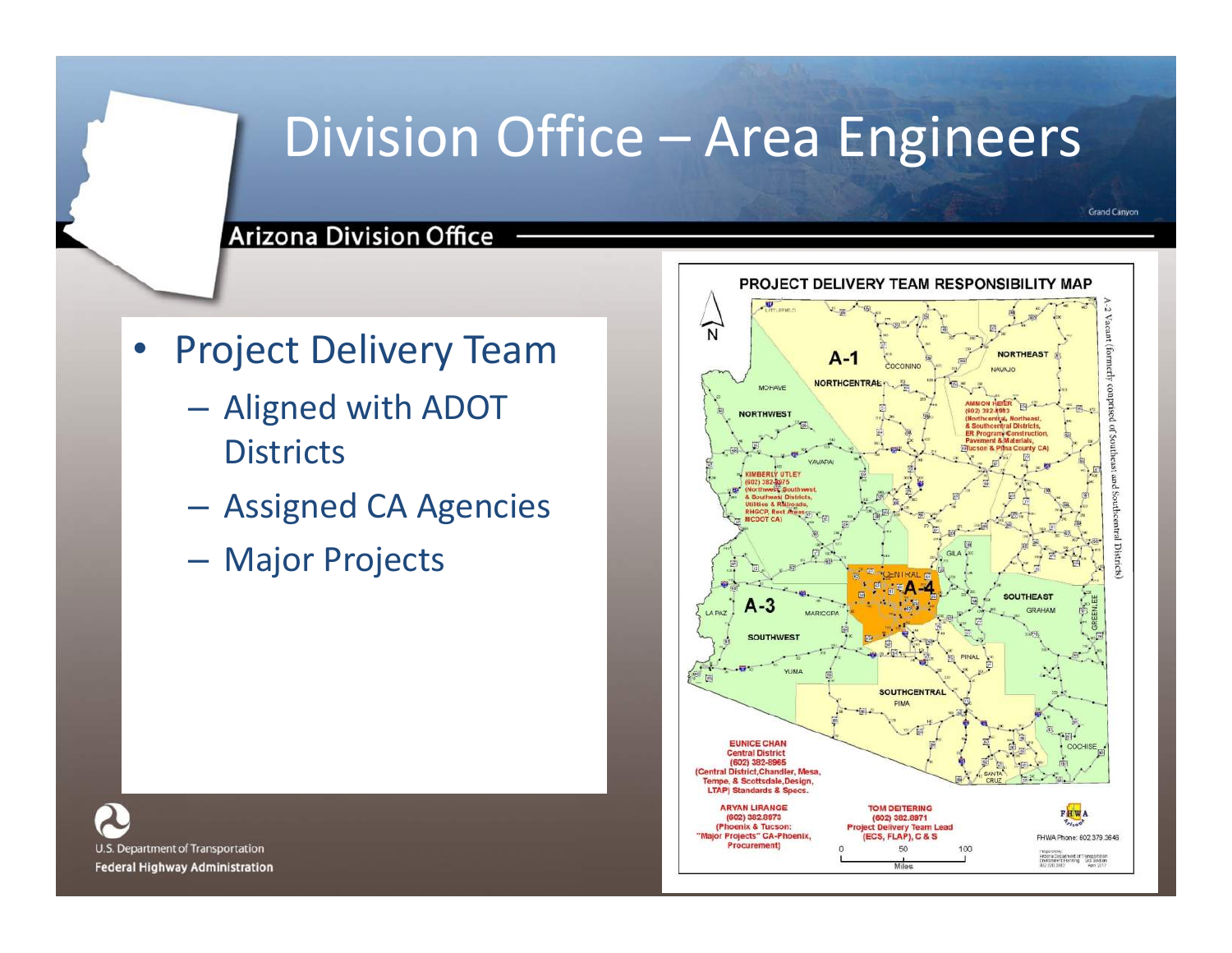# Division Office – Planning and Environment and ROW

### **Arizona Division Office**

- **Planning** 
	- Ed Stillings: CAG, CYMPO, MAG, SVMPO, SCMPO
	- Romare Truely: FMPO, LHCMPO, NACOG, PAG, SEAGO, WACOG, YMPO
- Environmental Coordinators
	- Rebecca Yedlin
	- Tremaine Wilson

- **Right of Way** 
	- Alan Hansen

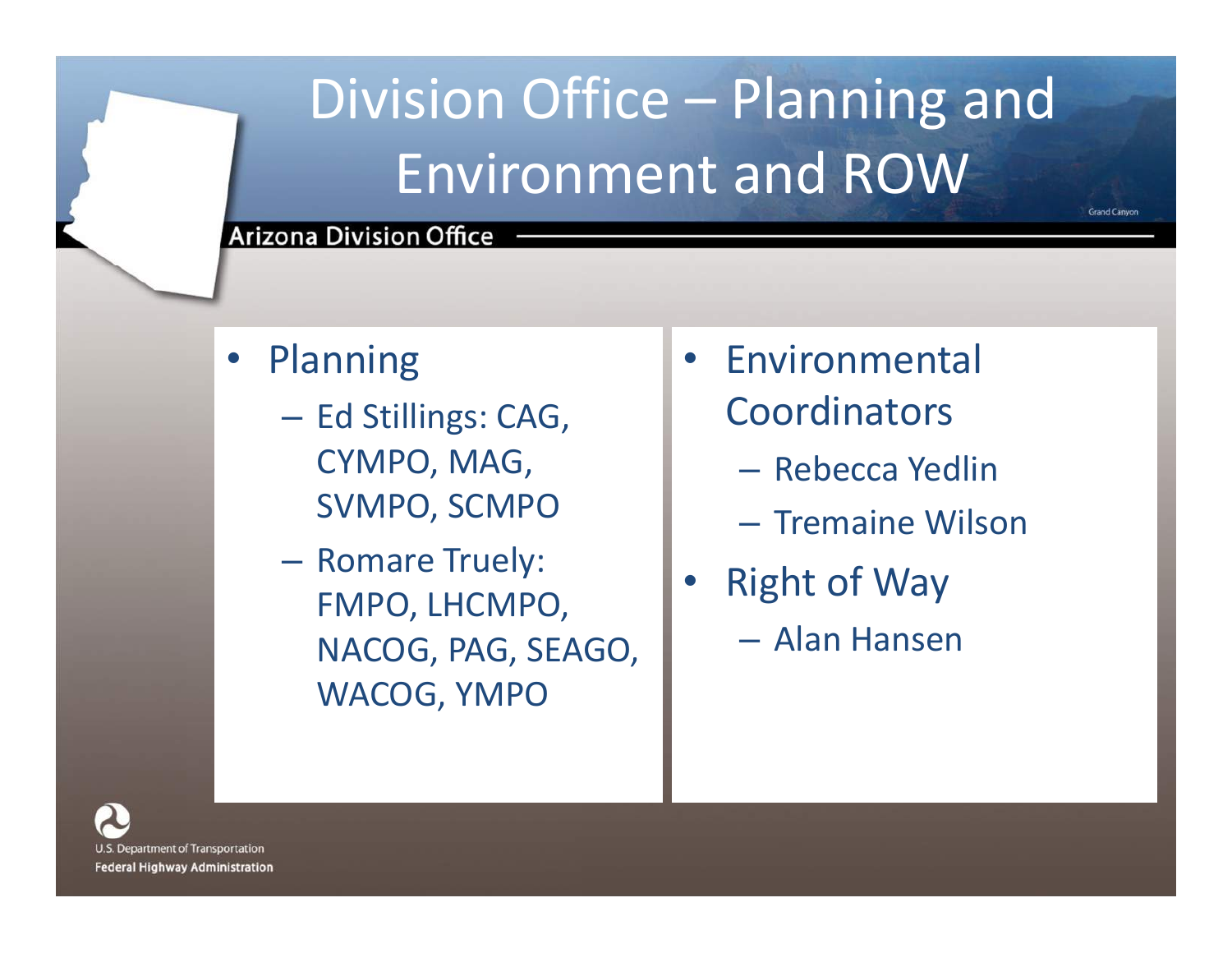### National News

Grand Canyon

#### **Arizona Division Office**

### • USDOT Mission

*Ensure our nation has the safest, most efficient and modern transportation system in the world; that improves the quality of life for all American people and communities, from rural to urban, and increases the productivity and competitiveness of American workers and businesses*

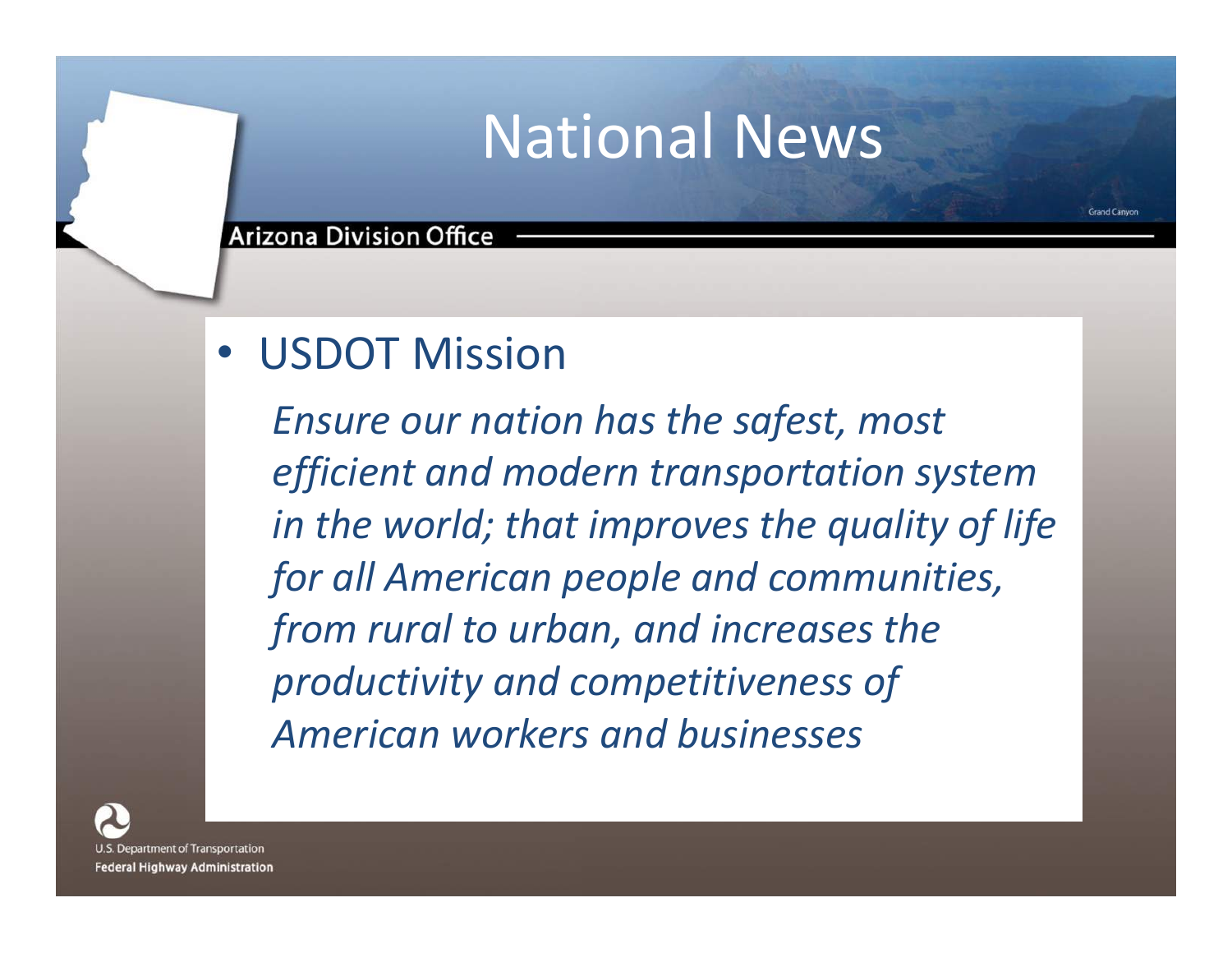# U.S. DOT Strategic Plan

#### **Arizona Division Office**

- **Strategic Plan for FY** 2018 – 2022
	- Strategic Goals
	- Strategic Objectives
	- Management **Objectives**

### U.S. Department of Transportation Strategic Plan for FY 2018-2022



U.S. Department of Transportation

February 2018

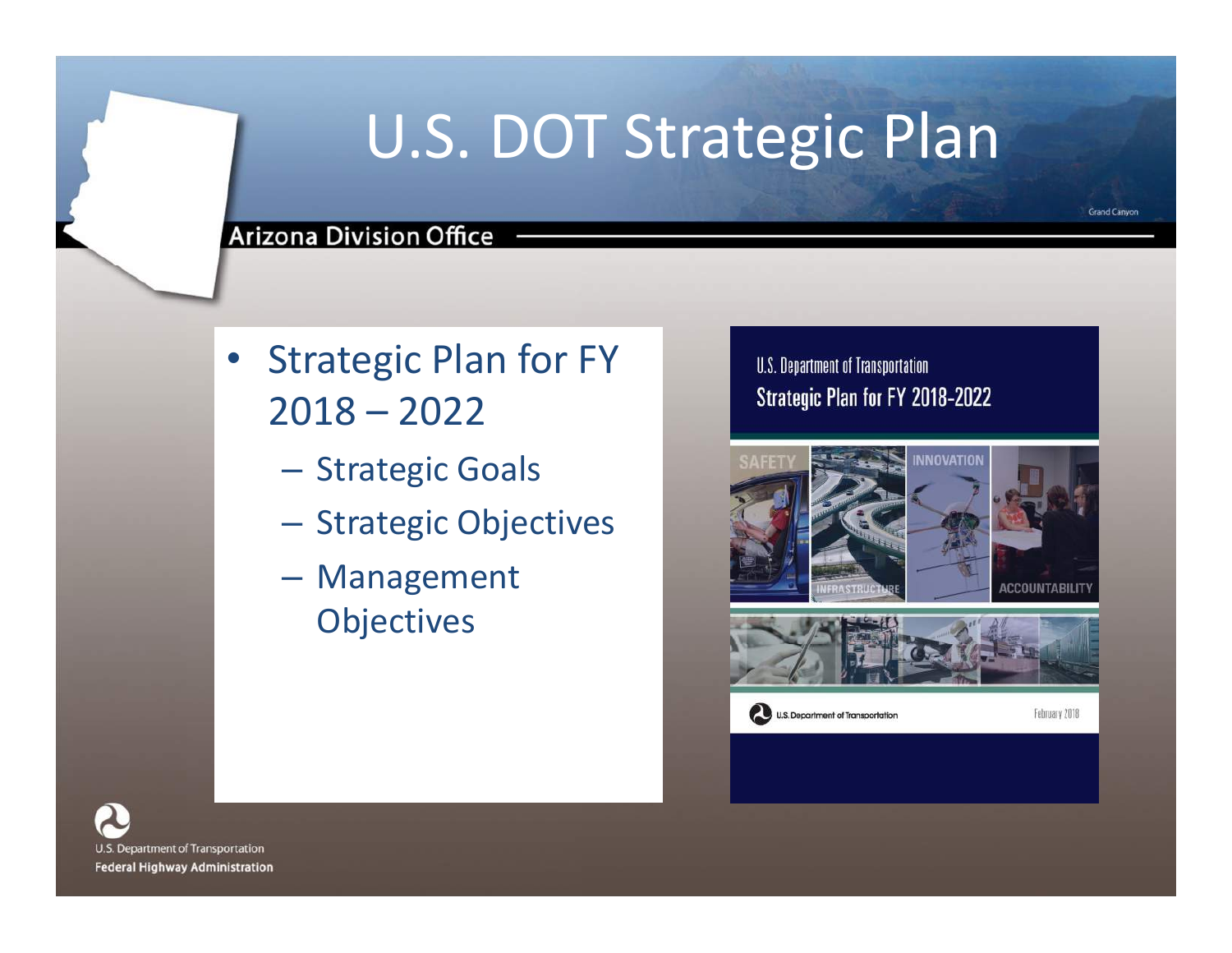# Secretary's Priorities

Grand Canyon

**Arizona Division Office** 

- Improving SAFETY
- Strengthening INFRASTRUCTURE
- Preparing for the future through INNOVATION
- And ACCOUNTABILITY through reducing regulatory and administrative burden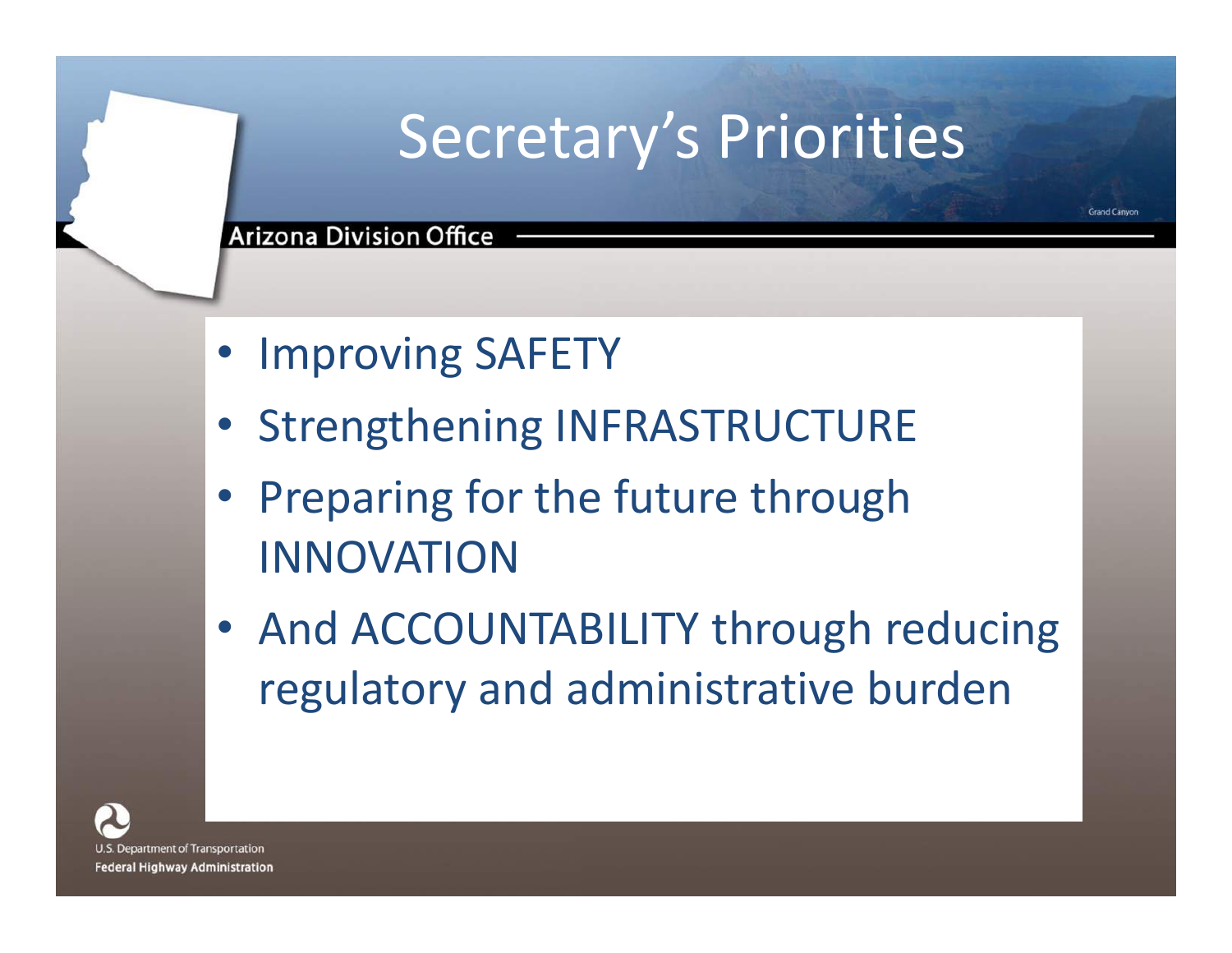# The investment pie

**Grand Canyon** 

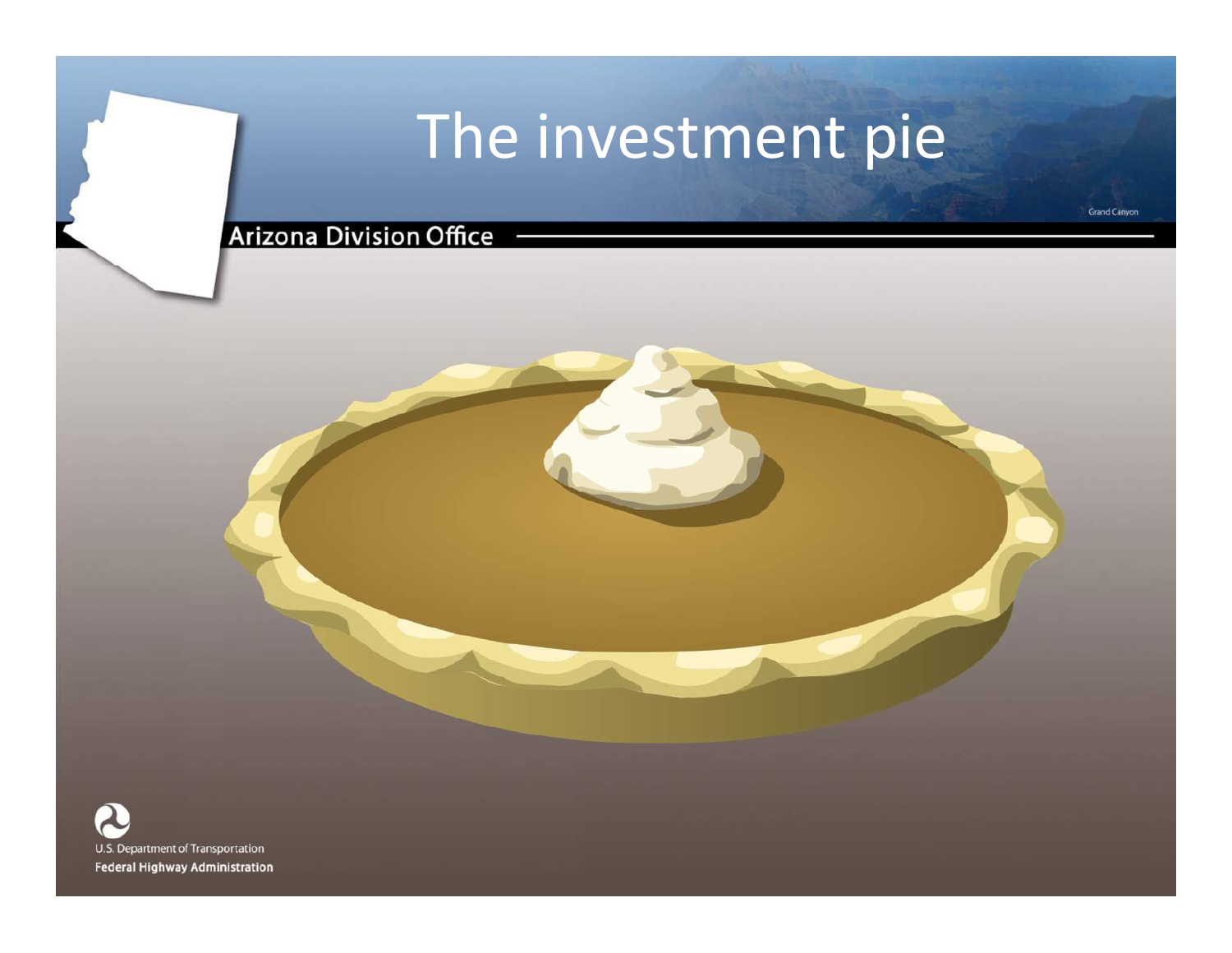# Highway Trust Fund

### **Arizona Division Office**



In October, includes a transfer of \$100 million (reduced to \$93,400,000 by a sequester) to the Highway Account from the Leaking Underground Storage Tank Trust Fund pursuant to section 31203 of P.L. 114-94.

Source: https://www.fhwa.dot.gov/highwaytrustfund/

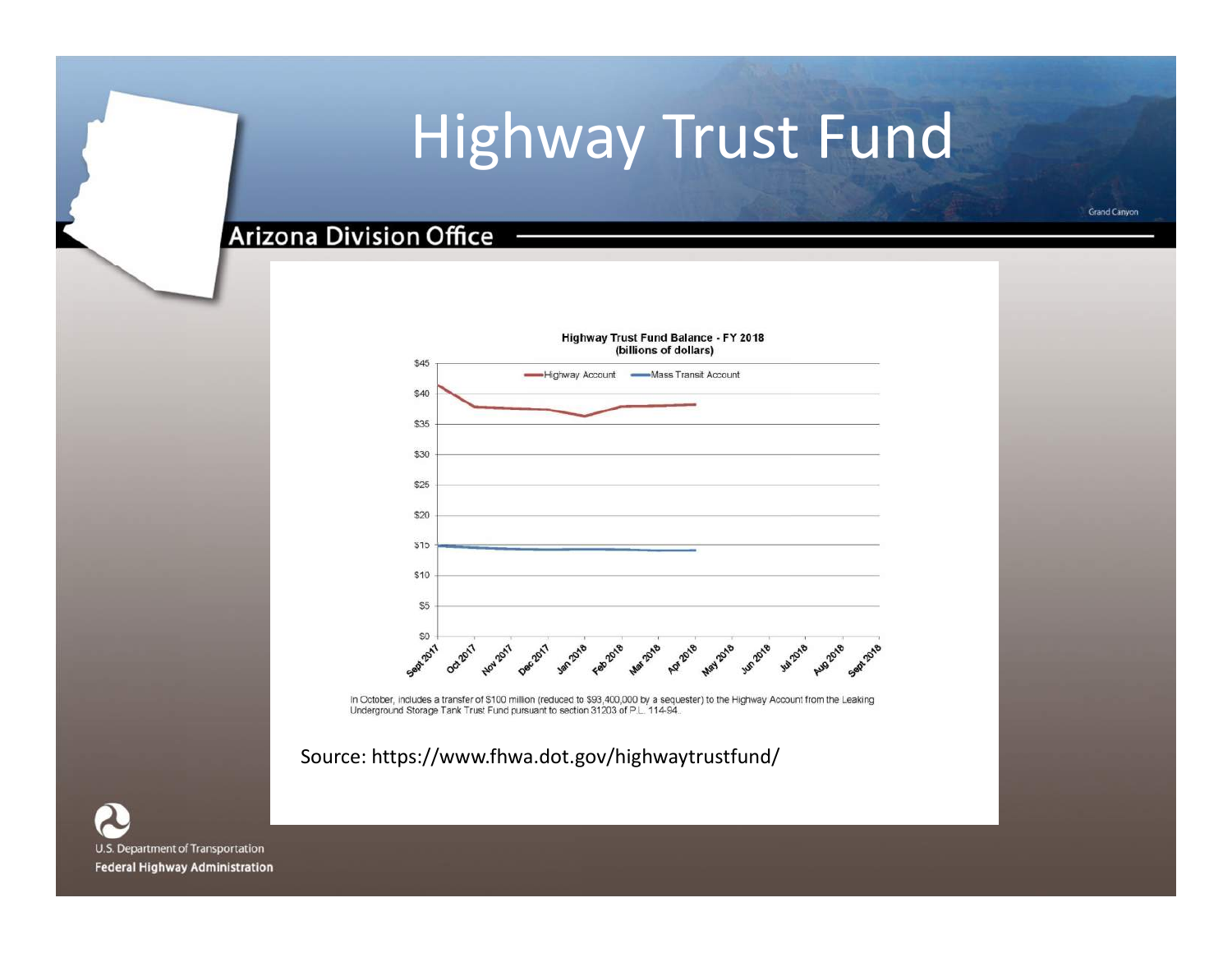### Arizona Division Office -

| Federal Highway User Taxes                            |                                                                                                                                                                  |                                          |                            |                            |                                                         |  |
|-------------------------------------------------------|------------------------------------------------------------------------------------------------------------------------------------------------------------------|------------------------------------------|----------------------------|----------------------------|---------------------------------------------------------|--|
| <b>Fuel Type</b>                                      | <b>Effective</b><br>Date                                                                                                                                         | <b>Tax Rate</b><br>(cents per<br>gallon) | <b>Distribution of Tax</b> |                            |                                                         |  |
|                                                       |                                                                                                                                                                  |                                          | <b>Highway Trust Fund</b>  |                            | Leaking                                                 |  |
|                                                       |                                                                                                                                                                  |                                          | Highway<br>Account         | Mass<br>Transit<br>Account | Underground<br><b>Storage Tank</b><br><b>Trust Fund</b> |  |
| Gasoline                                              | 10/01/1997                                                                                                                                                       | 18.4                                     | 15.44                      | 286                        | 0.1                                                     |  |
| Diesel                                                | 10/01/1997                                                                                                                                                       | 244                                      | 21.44                      | 2.86                       | 0.1                                                     |  |
| Gasohol                                               | 01/01/2005                                                                                                                                                       | 18.4                                     | 15.44                      | 2.86                       | 0.1                                                     |  |
| Special Fuels:                                        |                                                                                                                                                                  |                                          |                            |                            |                                                         |  |
| General rate                                          | 10/01/1997                                                                                                                                                       | 184                                      | 1544                       | 286                        | 0 <sub>1</sub>                                          |  |
| Liquefied petroleum gas 1                             | 01/01/2016                                                                                                                                                       | 18.3                                     | 15.42                      | 288                        |                                                         |  |
| Liquefied natural gas <sup>2</sup>                    | 01/01/2016                                                                                                                                                       | 24.3                                     | 21.08                      | 3.22                       | $\qquad \qquad \blacksquare$                            |  |
| M85 (from natural gas)                                | 10/01/1997                                                                                                                                                       | 9.25                                     | 7.72                       | 143                        | 0.1                                                     |  |
| Compressed natural gas <sup>1</sup>                   | 01/01/2016                                                                                                                                                       | 18.3                                     | 17.10                      | 1.20                       |                                                         |  |
| Truck-Related Taxes - All Proceeds to Highway Account |                                                                                                                                                                  |                                          |                            |                            |                                                         |  |
| <b>Tire Tax</b>                                       | 9.45 cents for each 10 pounds so much of the maximum rated load capacity<br>thereof as exceeds 3,500 pounds                                                      |                                          |                            |                            |                                                         |  |
| <b>Truck and Trailer Sales Tax</b>                    | 12 percent of retailer's sales price for tractors and trucks over 33,000 pounds<br>gross vehicle weight (GVW) and trailers over 26,000 pounds GVW                |                                          |                            |                            |                                                         |  |
| Heavy Vehicle Use Tax                                 | Annual tax:<br>Trucks 55,000 pounds and over GVW, \$100 plus \$22 for each 1,000 pounds (or<br>fraction thereof, in excess of 55,000 pounds). Maximum tax: \$550 |                                          |                            |                            |                                                         |  |

U.S. Department of Transportation Federal Highway Administration

Source: https://www.fhwa.dot.gov/fastact/factsheets/htffs.cfm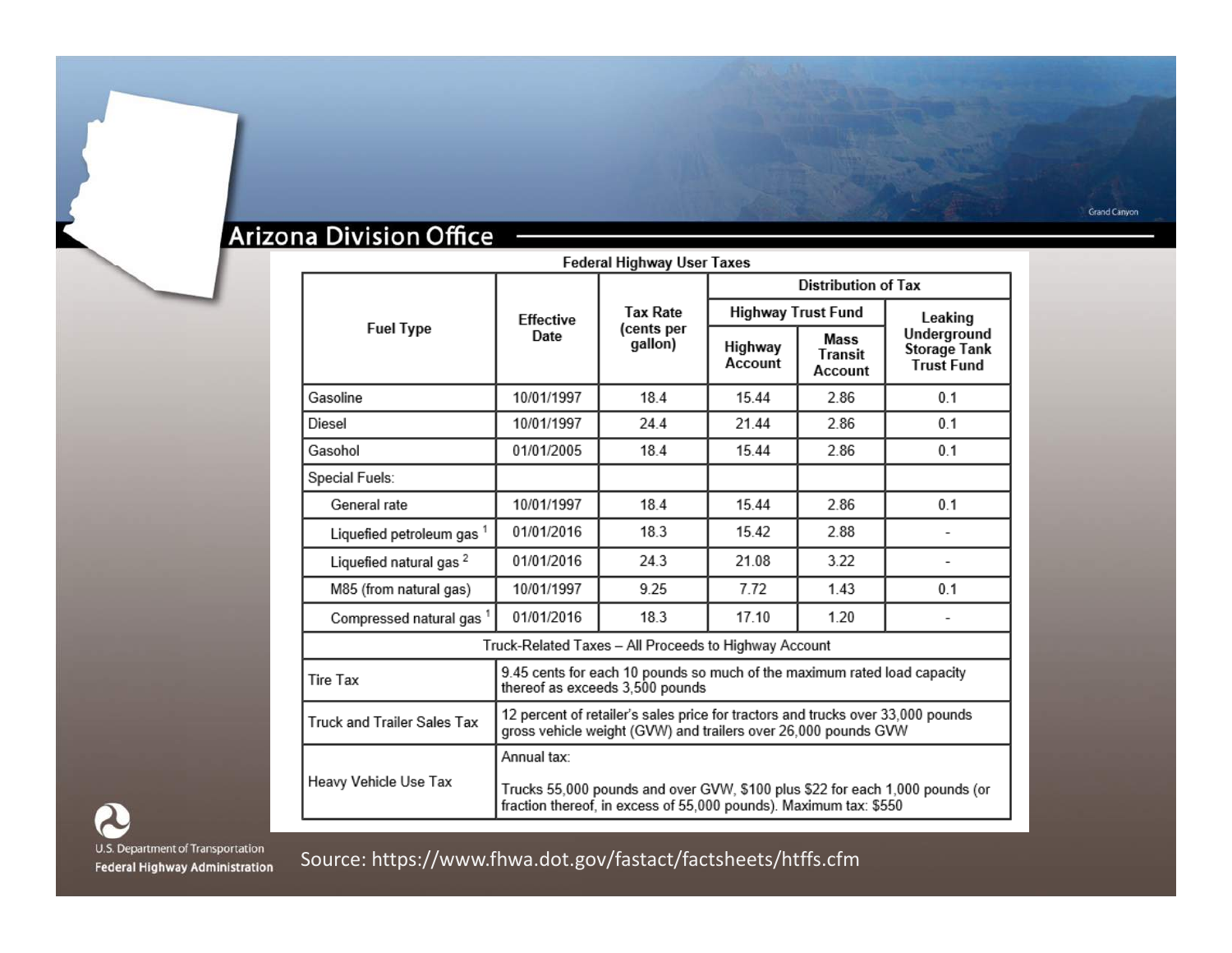# 2018 Omnibus Bill

**Grand Canyon** 

- FAST Act funding for FY 18
	- $-$  \$44.2B
- General fund dollars
	- Available until 9/30/2021
		- \$1.98B highway funding
		- \$300M federal lands and tribal transportation
		- \$225M bridge discretionary grant

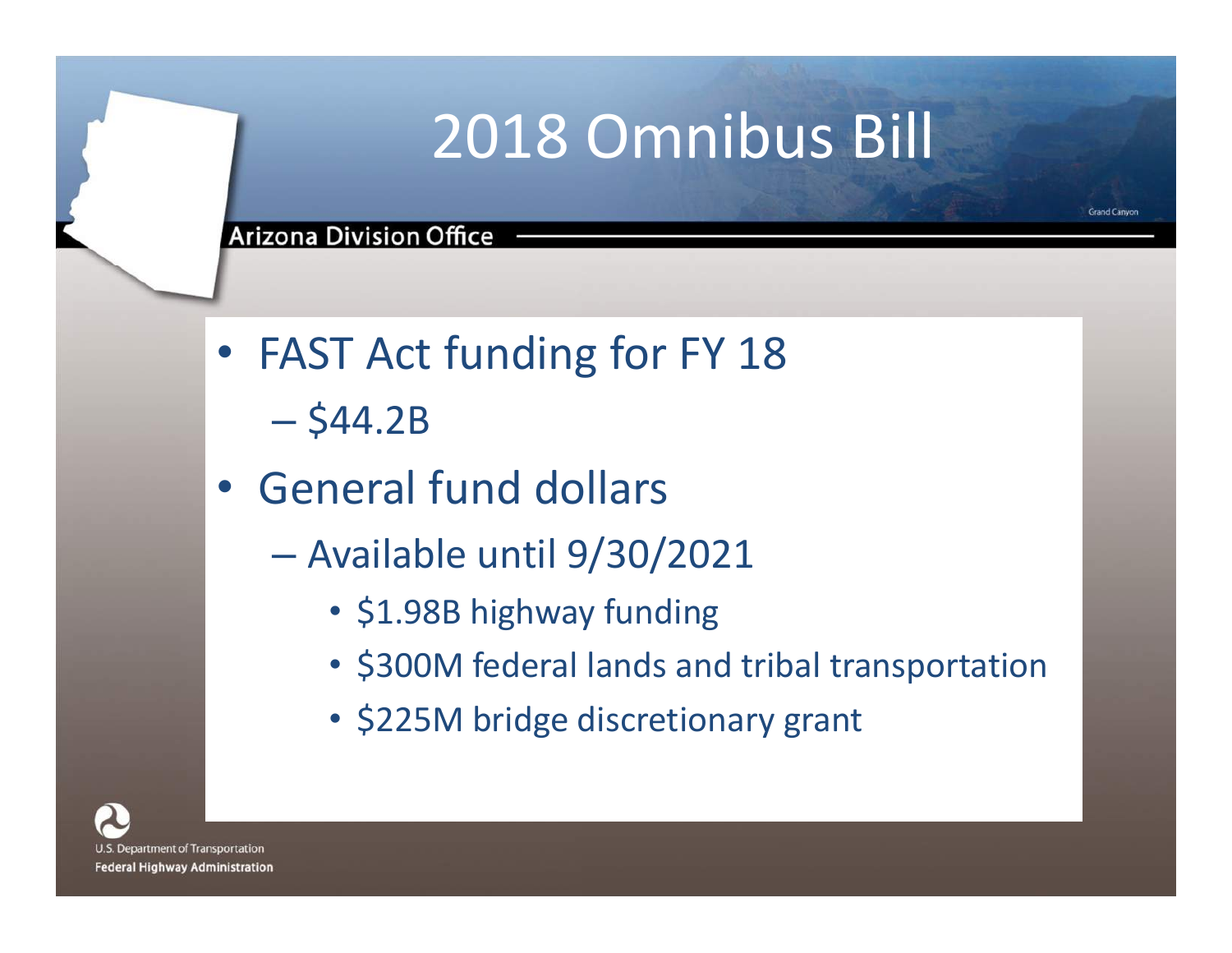### Investment

Grand Canyon

### **Arizona Division Office**

- TIGER  $\rightarrow$  Now BUILD
- Advanced Transportation and Congestion Management Technologies Deployment
- Surface Transportation System Funding Alternatives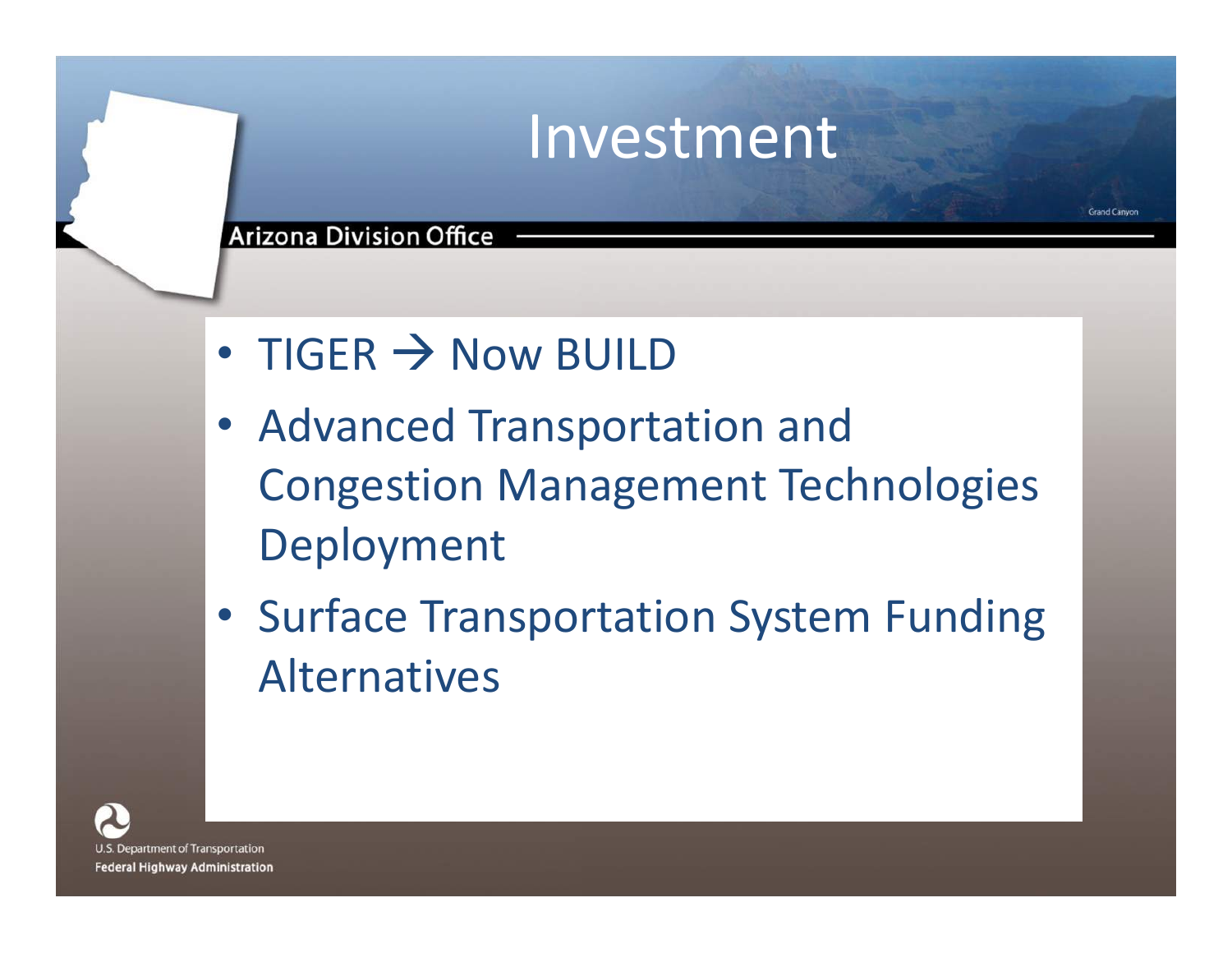# BUILD NOFO

#### **Arizona Division Office**

- Better Utilizing Investments to Leverage Development
- Applications due July 18, 2018

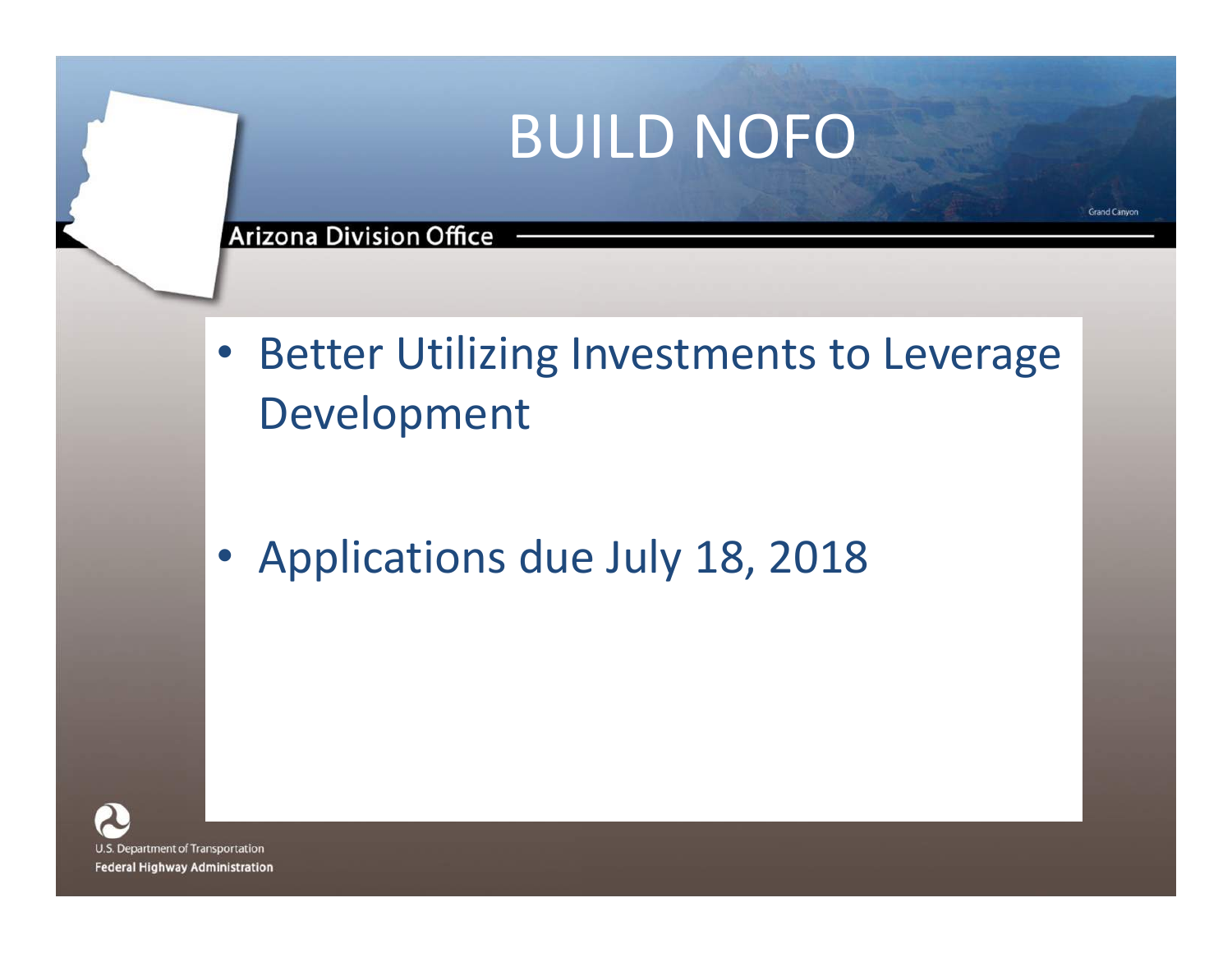# TIGER vs. BUILD

### Arizona Division Office -

| <b>TIGER</b>                                                                                                                                                                                             | <b>BUILD</b>                                                                                                                                                                                                                                                         |  |  |
|----------------------------------------------------------------------------------------------------------------------------------------------------------------------------------------------------------|----------------------------------------------------------------------------------------------------------------------------------------------------------------------------------------------------------------------------------------------------------------------|--|--|
| Merit criteria                                                                                                                                                                                           | Merit criteria                                                                                                                                                                                                                                                       |  |  |
| Primary criteria<br>Safety<br>State of Good Repair<br>۰<br>Economic Competitiveness<br>۰<br>Environmental Sustainability<br>۰<br>Quality of Life<br>Secondary criteria<br>Innovation<br>Partnership<br>۰ | Safety<br>۰<br>State of Good Repair<br>۰<br>Economic Competitiveness<br>۰<br><b>Environmental Protection</b><br>۰<br>Quality of Life<br>۰<br>Innovation<br>$\bullet$<br>Partnership<br>۰<br>Non-Federal Revenue for Transportation<br>۰<br>Infrastructure Investment |  |  |
| Other criteria<br>Demonstrated Project Readiness<br>۰<br>Project Costs and Benefits<br>۰<br>Cost Sharing or Matching<br>۰<br>Additional considerations<br>Geographic diversity among recipients          | Other criteria<br>Demonstrated Project Readiness<br>Project Costs and Benefits<br>۰<br>Additional considerations<br>Geographic diversity among recipients                                                                                                            |  |  |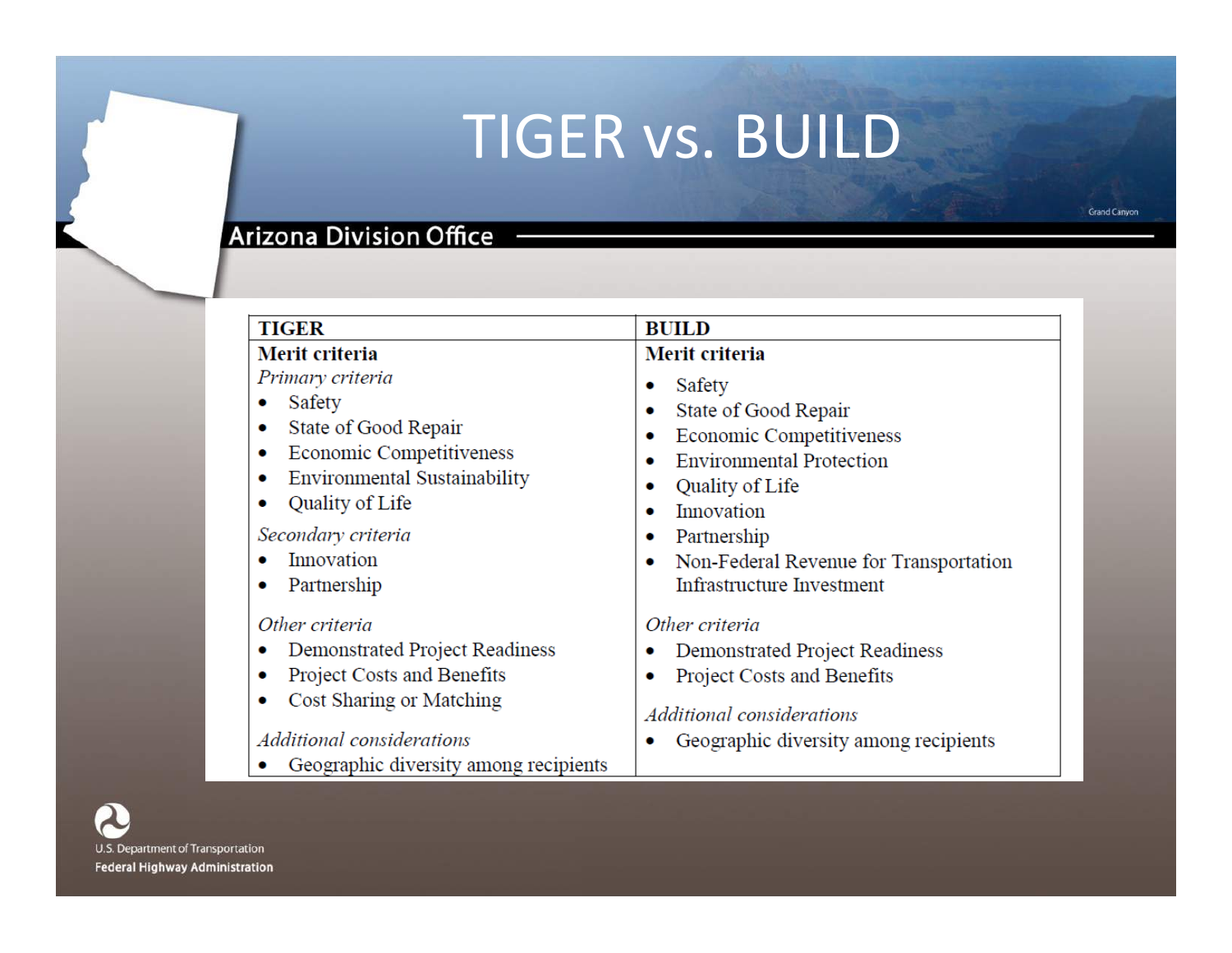# Local Highlights

### **Arizona Division Office**

• Arizona Grant Awards

• TPM

• NEPA Assignment

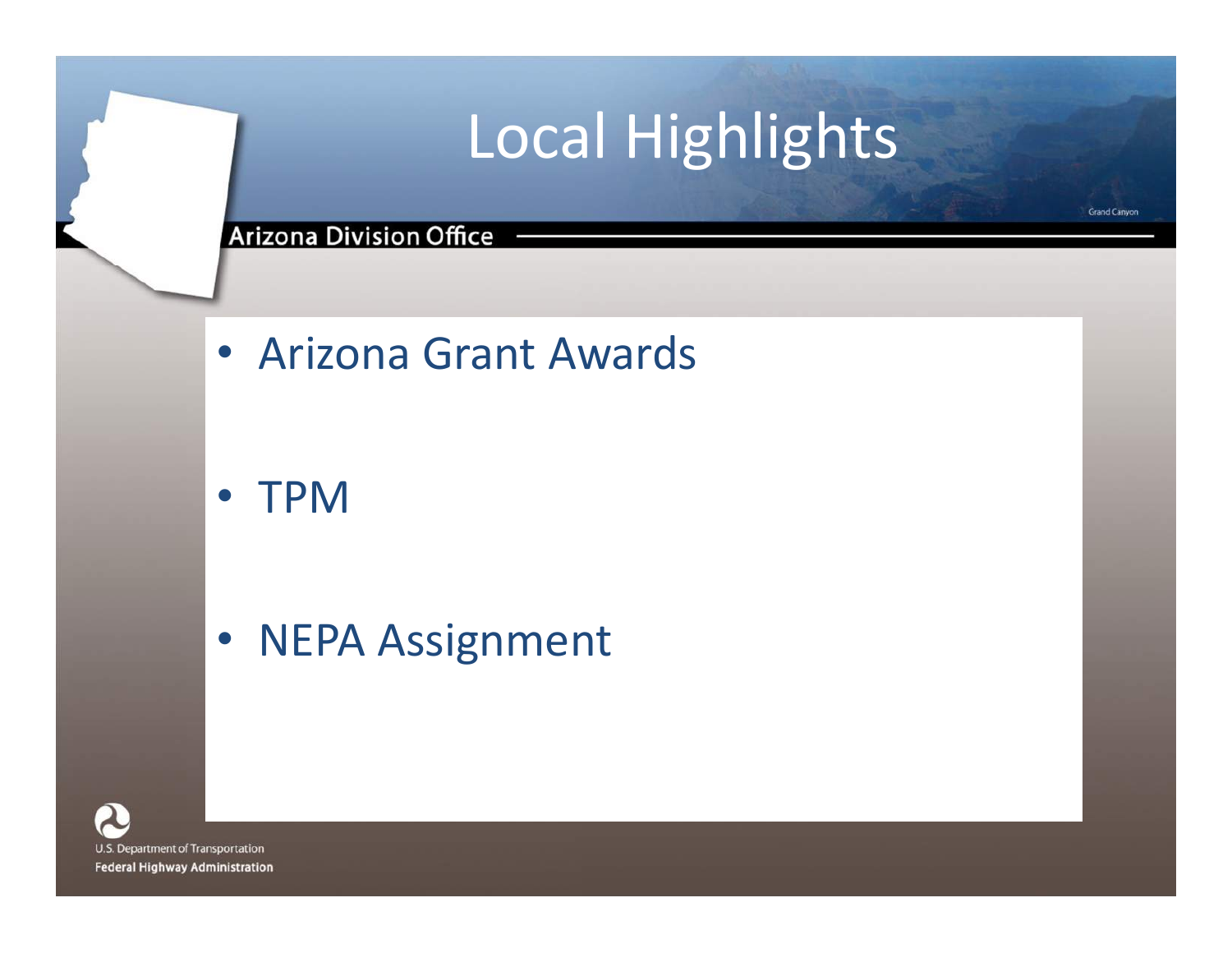### Arizona Success

#### **Arizona Division Office**

FHWA Awards \$6 Million Advanced Congestion Management Grant to Arizona for Maricopa County's Loop 101 Mobility Project

WASHINGTON - Federal Highway Administration (FHWA) officials today awarded a \$6 million Advanced Transportation and Congestion Management Technologies Deployment (ATCMTD) grant to the Arizona Department of Transportation for the Loop 101 Mobility Project in Maricopa County.

### **U.S. Department of Transportation Announces Half A Billion Dollars in**

**SR 189 Flyovers: Grade Separating the Trucks from the Town** 

\$134,000,000

cture Investments to 41 in 43 States



APPLICANT/SPONSOR:

Arizona Department of Transportation

**TIGER GRANT AWARD:** \$25,000,000

**TOTAL PROJECT COST:** 

Rura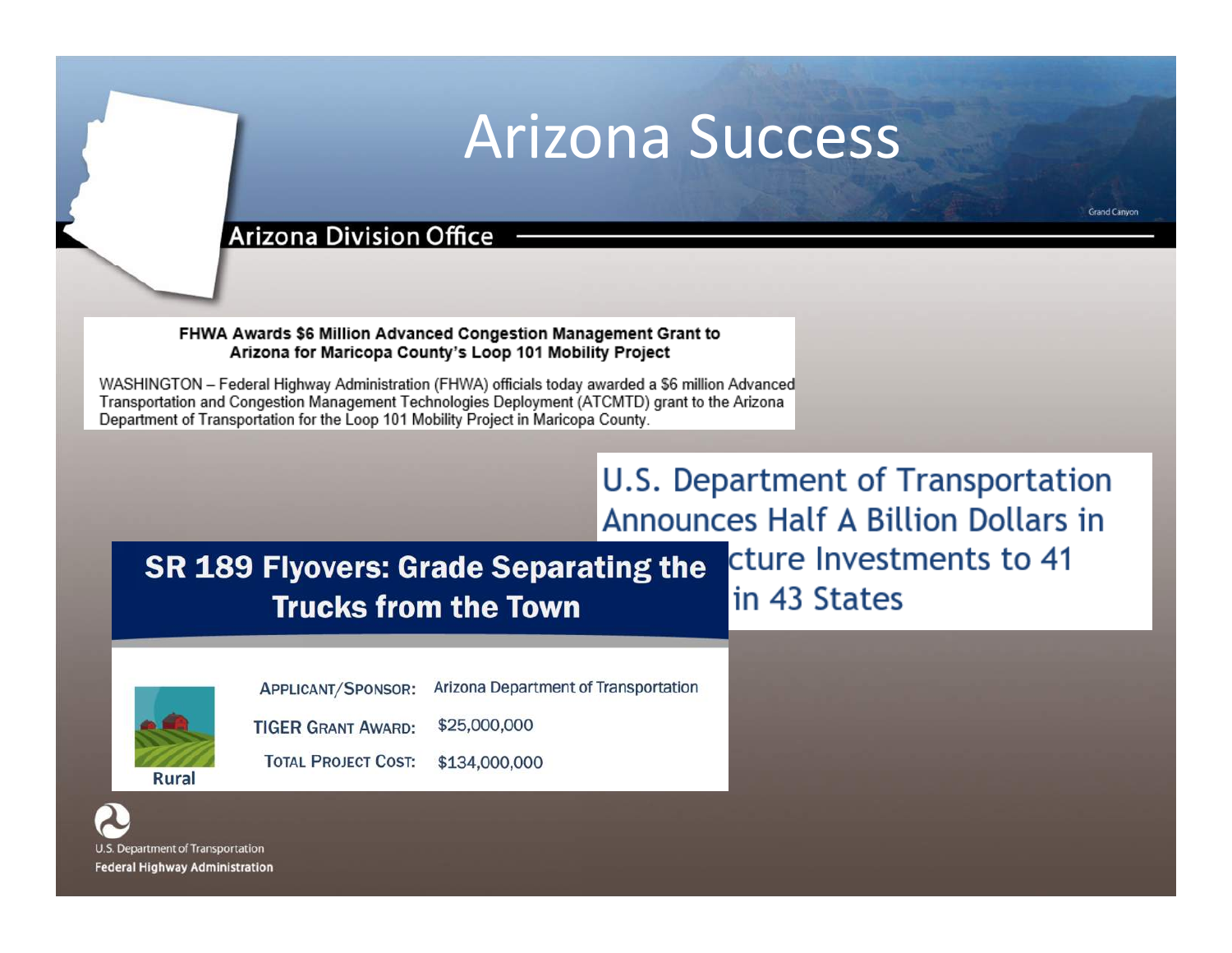# Transportation Performance Management (TPM)

Grand Canve

- Strategic approach that uses information to make investment and policy decisions to achieve national performance goals
	- Safety Measures
	- Pavement and Bridge Condition **Measurements**
	- Performance of NHS, Freight, and CMAQ Measures
	- NHS Asset Management Plan

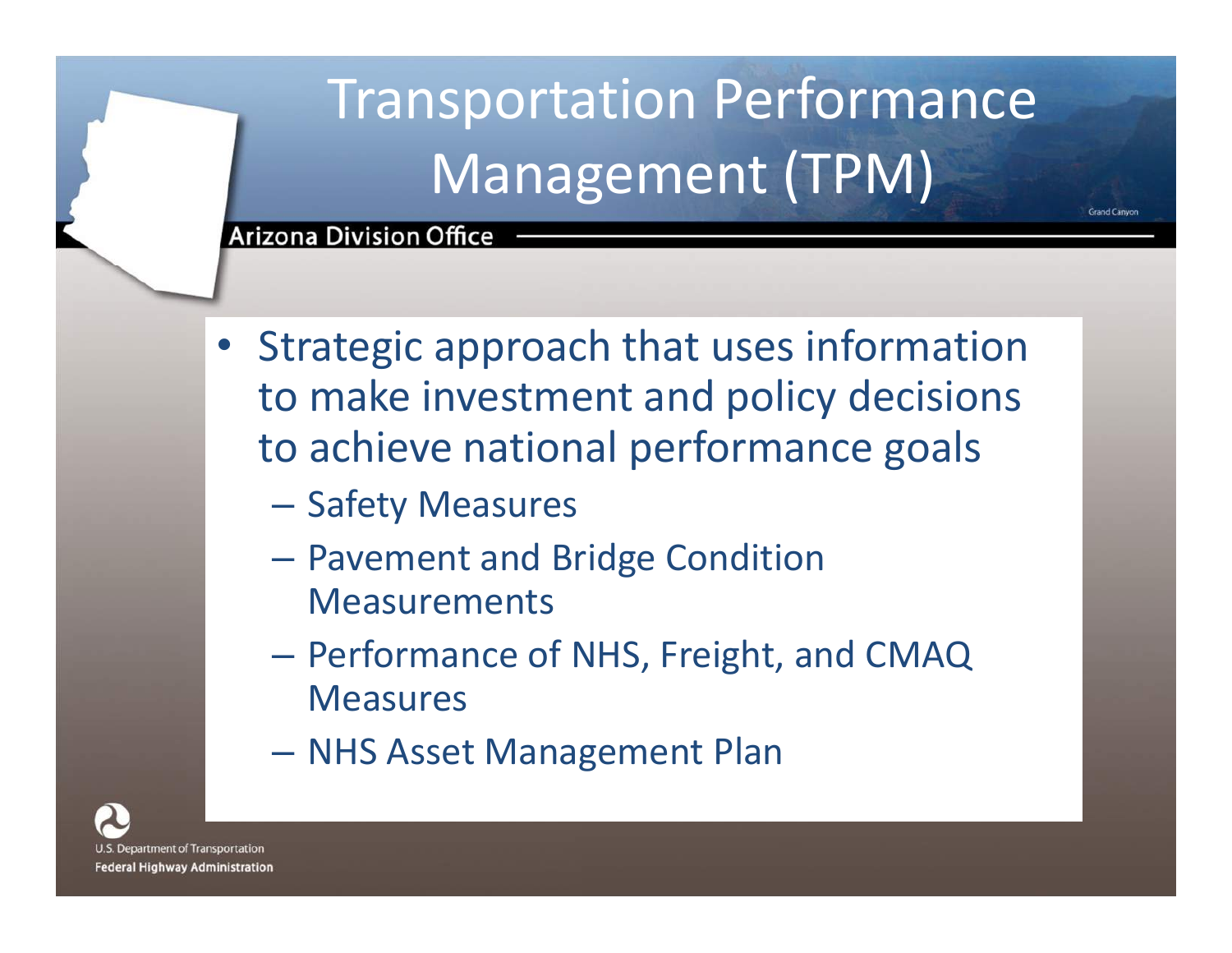### **Arizona Division Office**

- Established by MAP-21
	- Achievement of performance outcomes

TPM

- ADOT and MPOs established targets
	- Annual and periodic targets
	- NHS and non-NHS

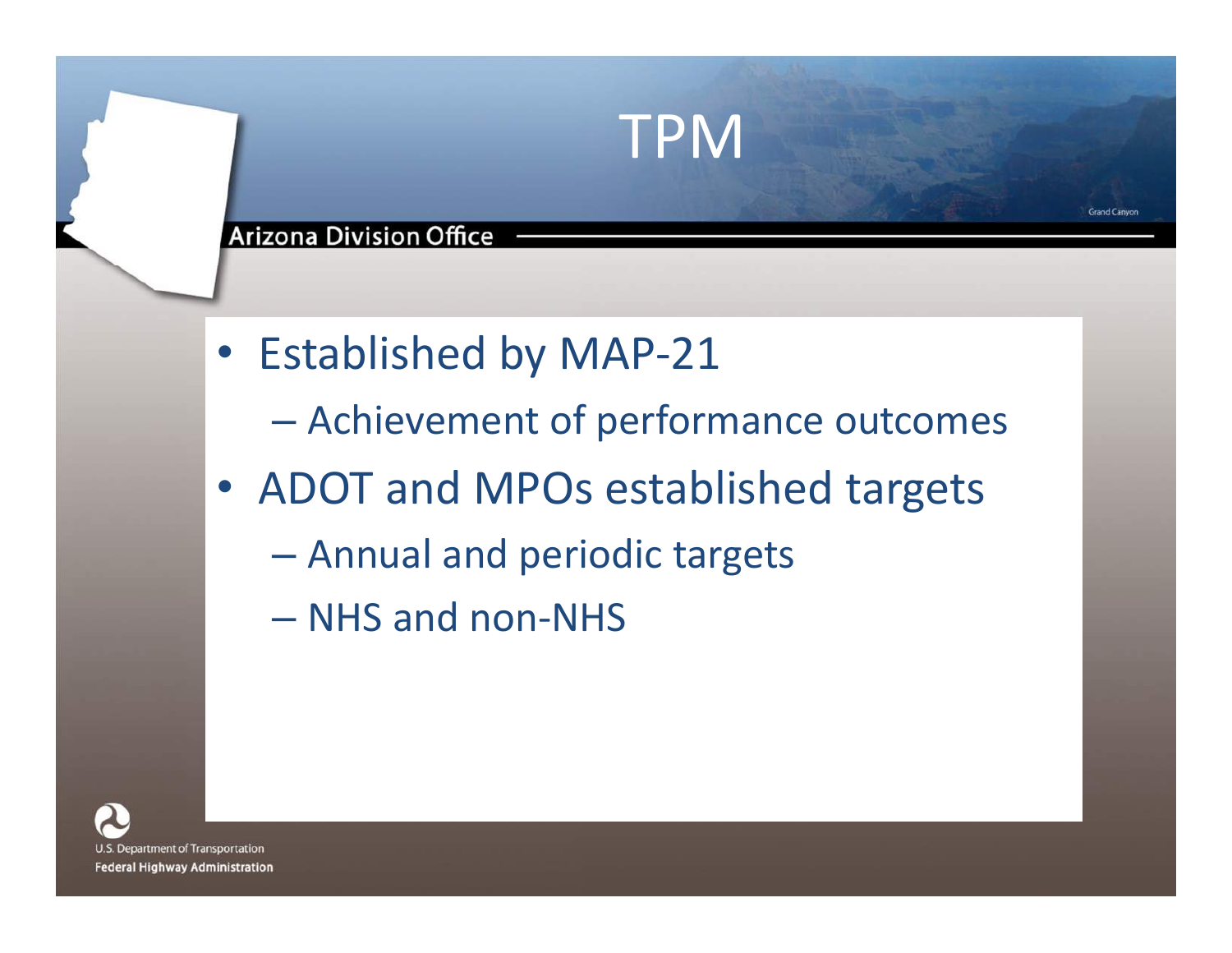## NEPA Assignment

**Grand Canvor** 

- Categorical Exclusion Assignment – 23 U.S.C. 326
- Surface Transportation Project Delivery Program (NEPA Assignment) – 23 U.S.C. 327

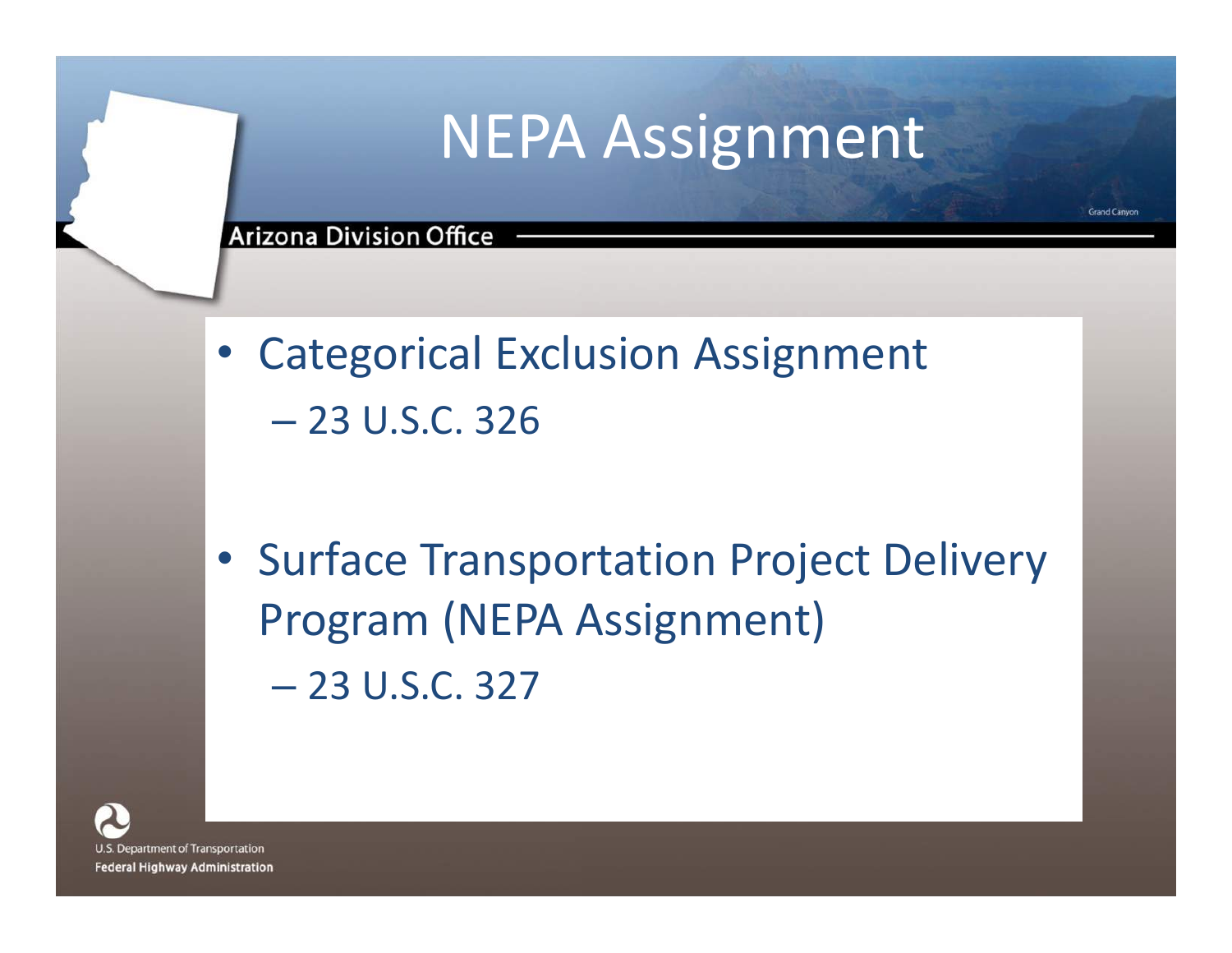# CE Assignment

**Grand Canyon** 

- ADOT Assumption of responsibility for Categorical Exclusions
	- MOU signed January 3, 2018
		- Activities listed in 23 CFR 771.117(c)
		- Example activities listed in 23 CFR

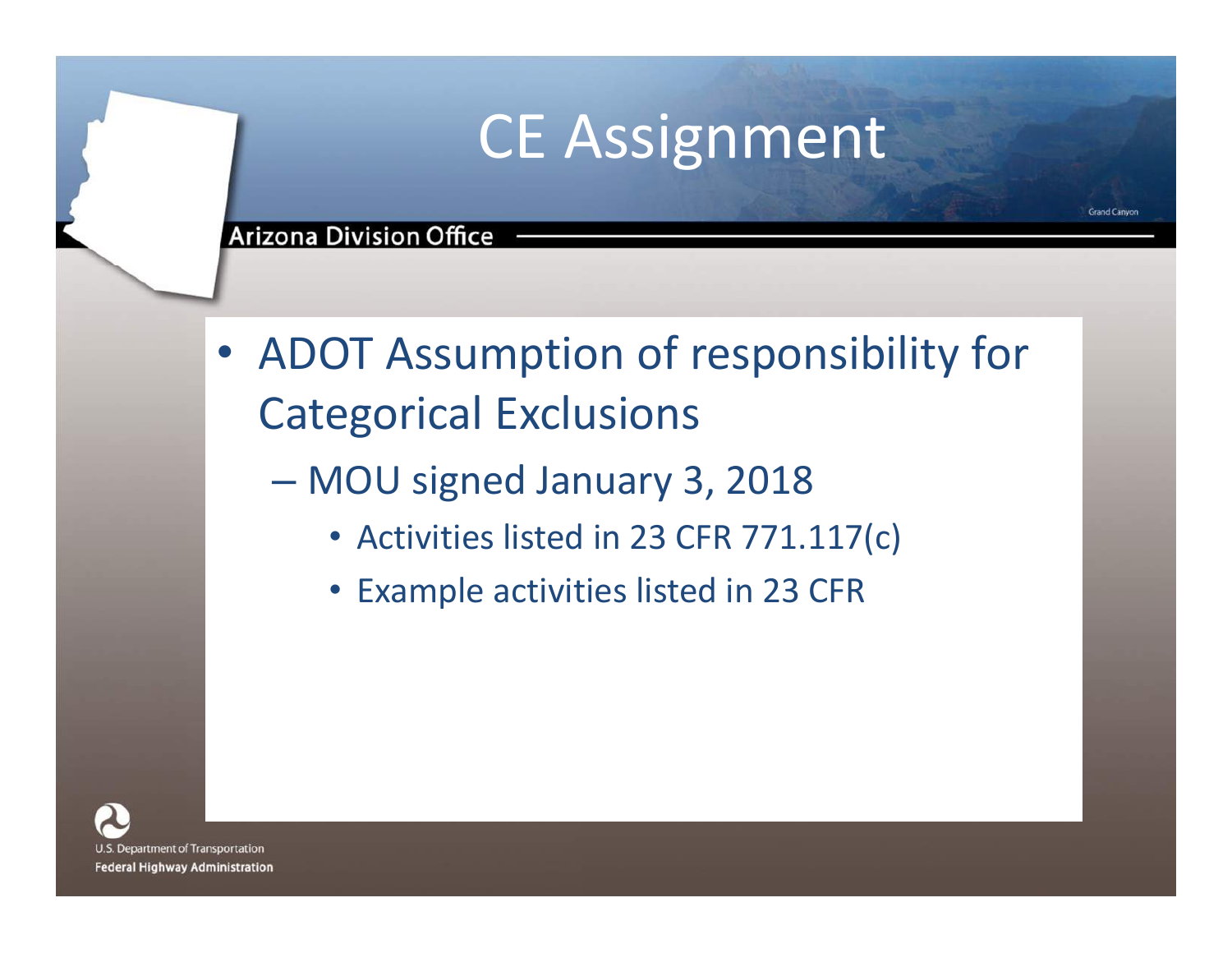### Program Assignment (23 U.S.C. 327)

**Arizona Division Office** 



U.S. Department of Transportation **Federal Highway Administration**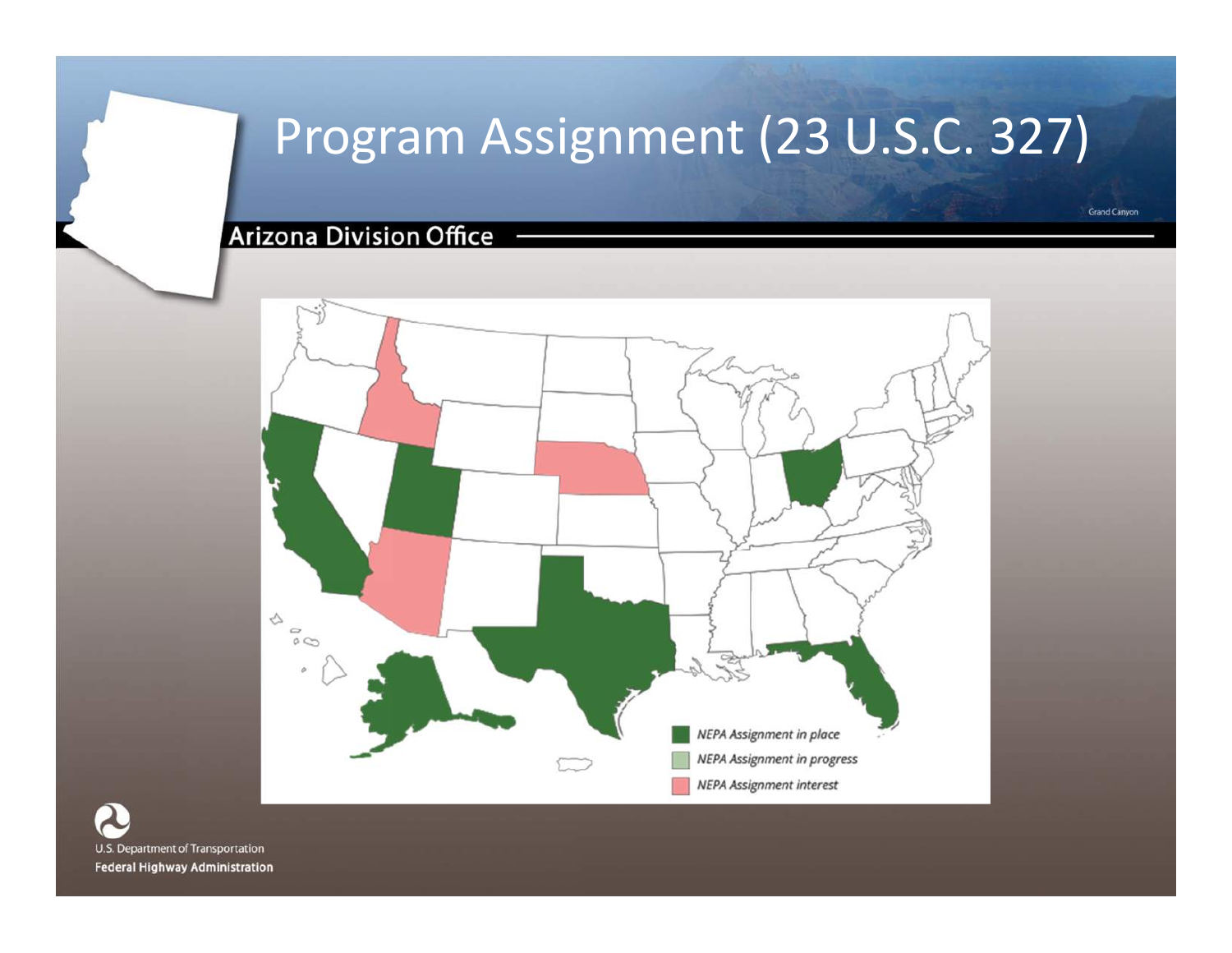# "Full NEPA" Assignment

Grand Canyon

- First established under SAFETEA-LU pilot program
- ADOT submitted request in 2017
- Review and discussions underway
- Responsibilities are assigned through a MOU that expires after 5 years but is renewable